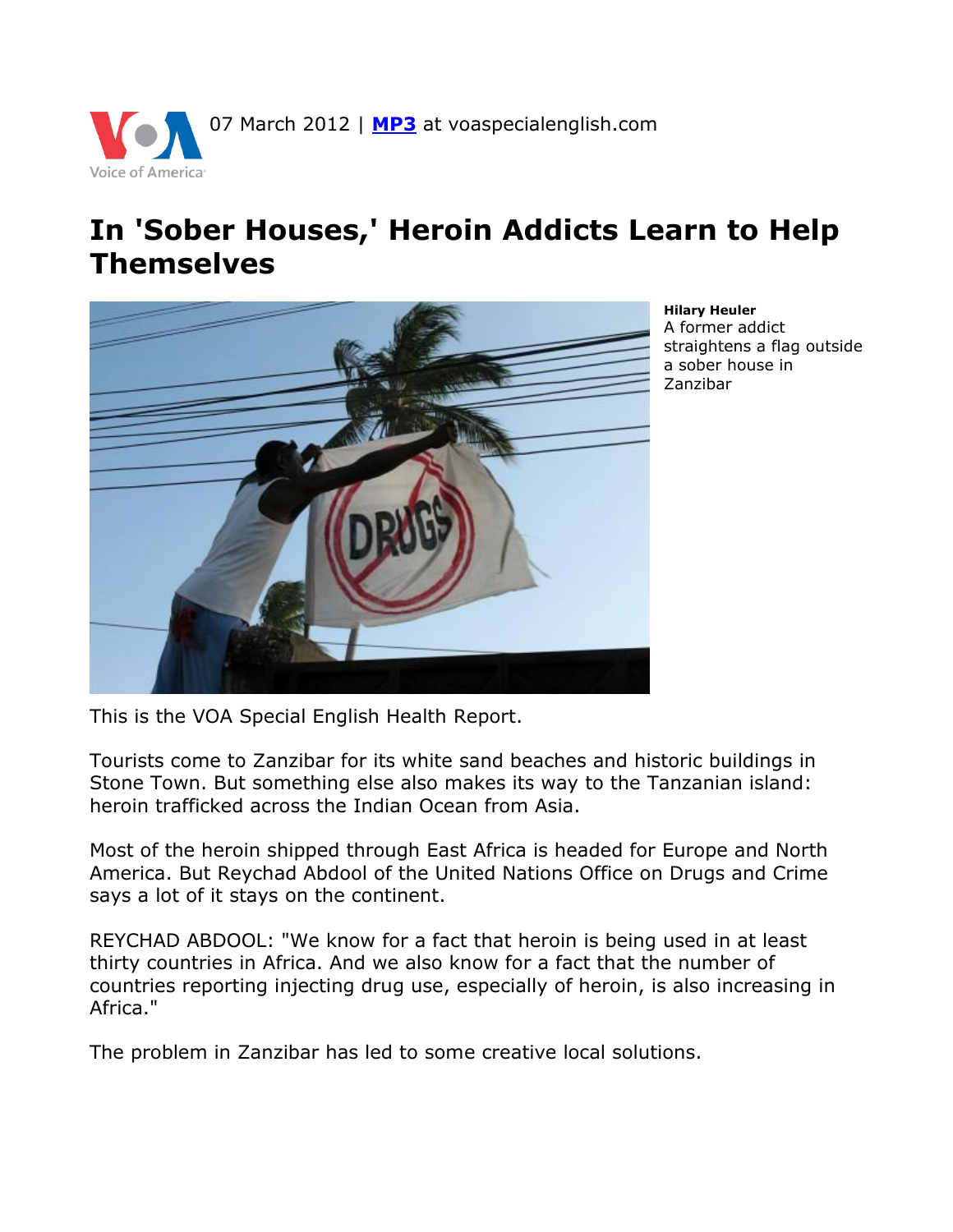Suleiman Mauly stopped using heroin six years ago. Now he operates a network of so-called sober houses. These are run by addicts themselves to help one another recover. There are nine sober houses -- eight for men and one for women.

Mr. Mauly himself went through a drug treatment program in Kenya. But it cost around two thousand dollars, he says, and "not many people can afford that in Zanzibar."

Staying in a sober house costs about one hundred dollars a month. Most of the people are supported by their families.

Treatment is based on the idea that drug addiction is more of a public health problem than a crime. Mr. Mauly says this is still a new idea to many people.

SULEIMAN MAULY: " Because addiction, it's a disease, and addicts need treatment. But people, they hear that addicts are bad people and they need punishment."

He says in the sober houses, the addicts are in charge of nearly everything.

SULEIMAN MAULY: "The sober house method, it's a new method to Zanzibar. It's a new phenomenon to East Africa, whereby drug addicts take responsibility to run the system. Recovering addicts are in charge, from the guard, kitchen, running sessions, everything."

This responsibility, he says, is important to building their belief in their own abilities. The men also learn woodworking as a way to earn money.

Much of the program is based on the twelve-step program of Alcoholics Anonymous. But it also includes art therapy, yoga and even acupuncture. This is done by Kassim Nyuni, a sober house counselor and former addict himself. He was trained by a volunteer from a Chinese medical school in Hawaii.

KASSIM NYUNI: "It reduces tension, and it's relaxing. It's a kind of treatment that's very effective for the recovering addicts."

Still, Mr. Nyuni estimates that around sixty percent of the recovering addicts in the program return to heroin.

Suleiman Mauly hopes to expand the network in Zanzibar. His next goal, he says, is to send former addicts to work with heroin users in prisons.